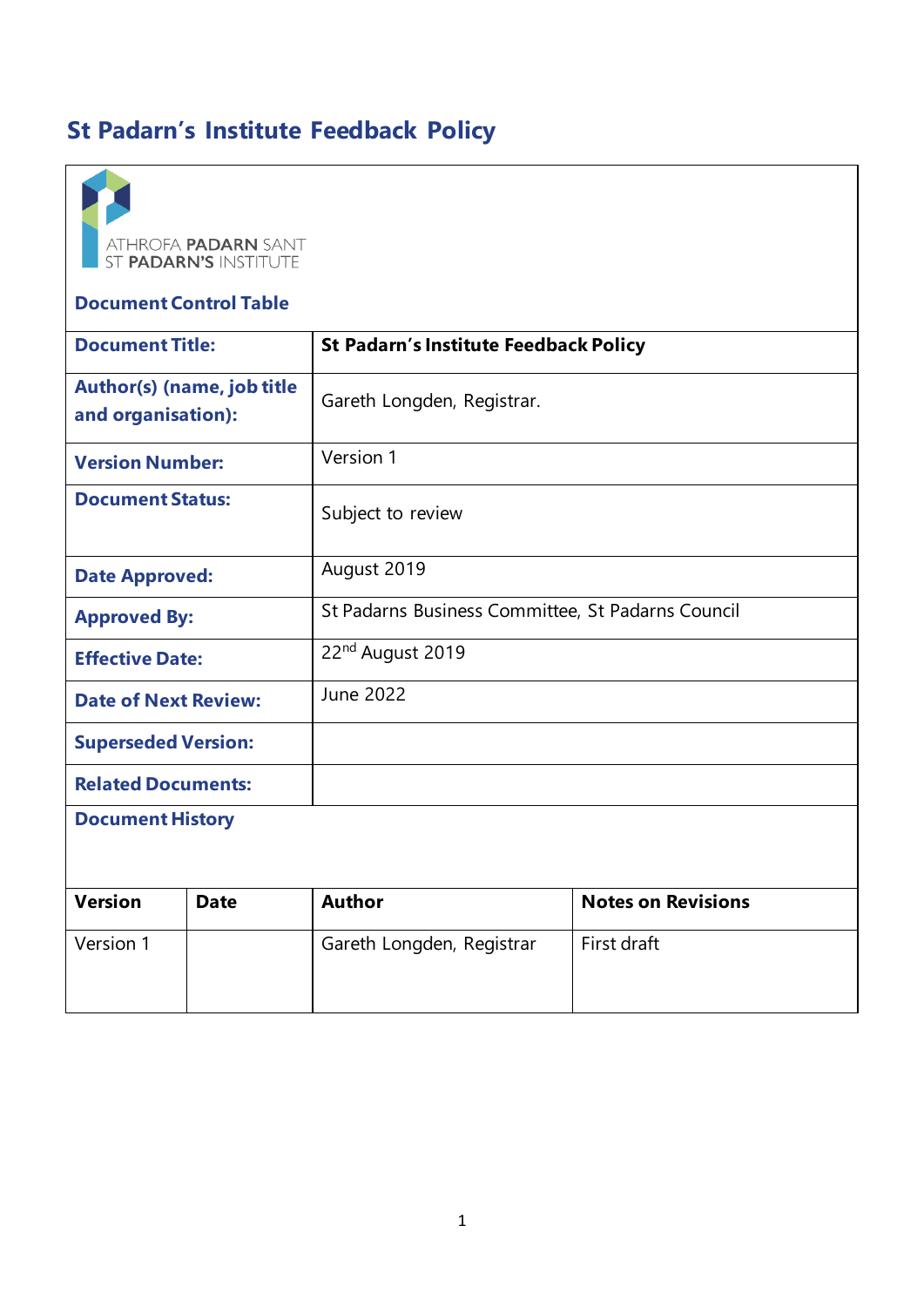# **St Padarn's Institute Feedback Policy**

# **1. Contents of Policy**

- 1. Contents of Policy
- 2. Introduction
- 3. Gathering Feedback
- 4. Responding to Feedback
- 5. Policy Approval and Review

# **2. Introduction**

At St Padarn's we seek to continually improve the quality of all aspects of the Institute in order to fulfil its aim of being a community of formation for mission for the Church in Wales. It is recognised that feedback from people connected to St Padarn's – be that as a disciple, learner, candidate, facilitator, staff member, or Bishop – can assist in the process of improving the quality of our work and the experience of those who work with us.

Feedback can be used to:

- Enhance formation for our candidates
- Enhance academic standards
- Enhance people's experience of interaction with St Padarn's
- Enhance the efficiency of our systems
- Enhance the environments within which we work and study
- Enhance student engagement
- Enhance staff development
- Enhance the governance and management of St Padarn's

To this end we are committed to:

- Collecting feedback from all those who are influenced by, or who influence, St Padarn's, in a manner which is sensitive, practical, and appropriate.
- Evaluating feedback continually assessing how we can change and improve.
- Acting on feedback to respond in ways that will instigate positive change.
- Embedding feedback to ensure that feedback is central to all that we do and that we engage with feedback both individually and collectively.